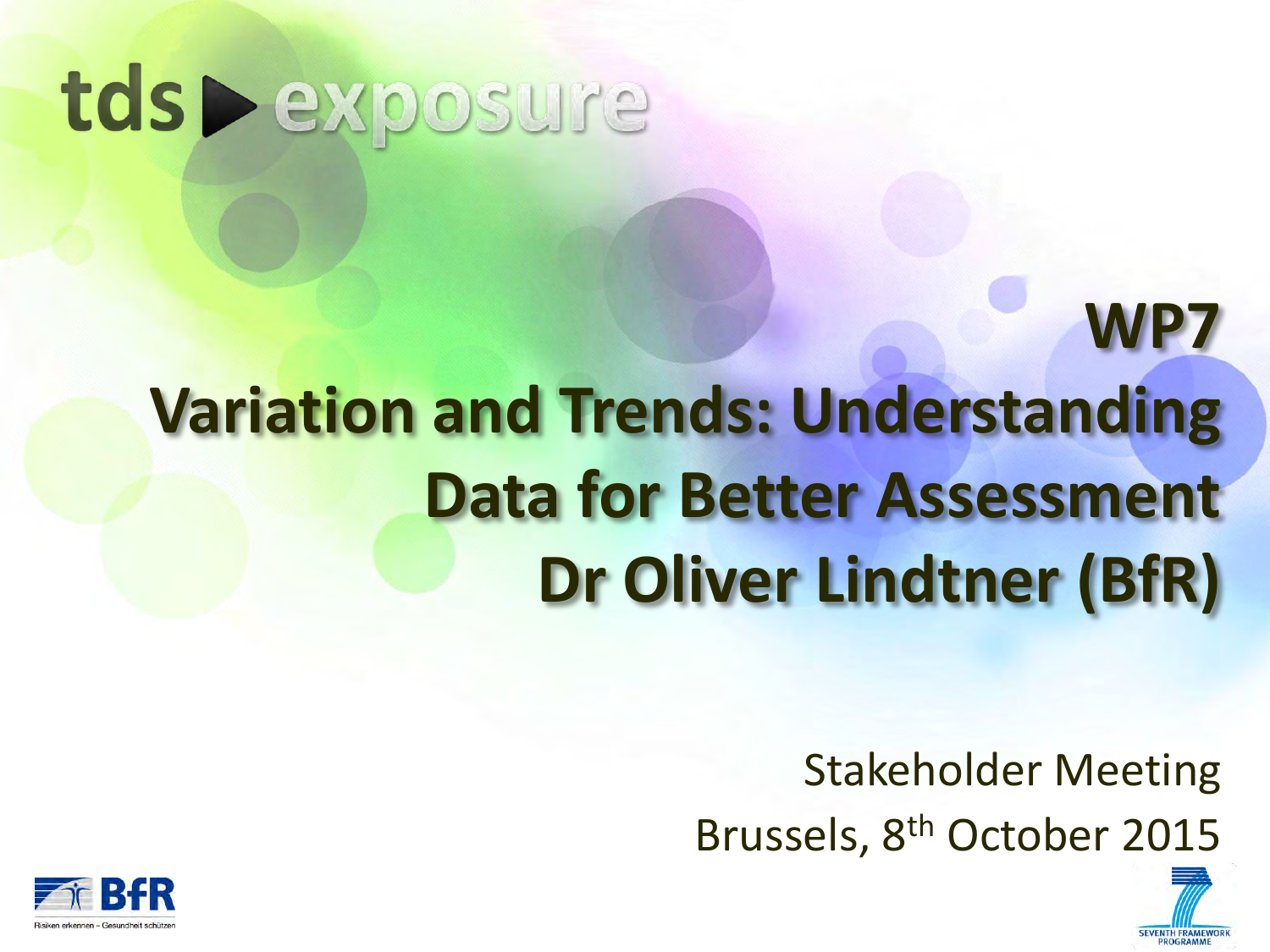## **EFSA/ FAO/ WHO, 2009 - Variation**

- *"There are, however, some cases where the TDS approach is unsuitable:*
- *to calculate exposure for populations with dietary habits not differentiated by the TDS food list;*
- *to calculate high dietary exposure levels specifically arising from high contamination or to*
- *estimate acute dietary exposure, given that pooled samples provide only mean concentration*



• *…"*

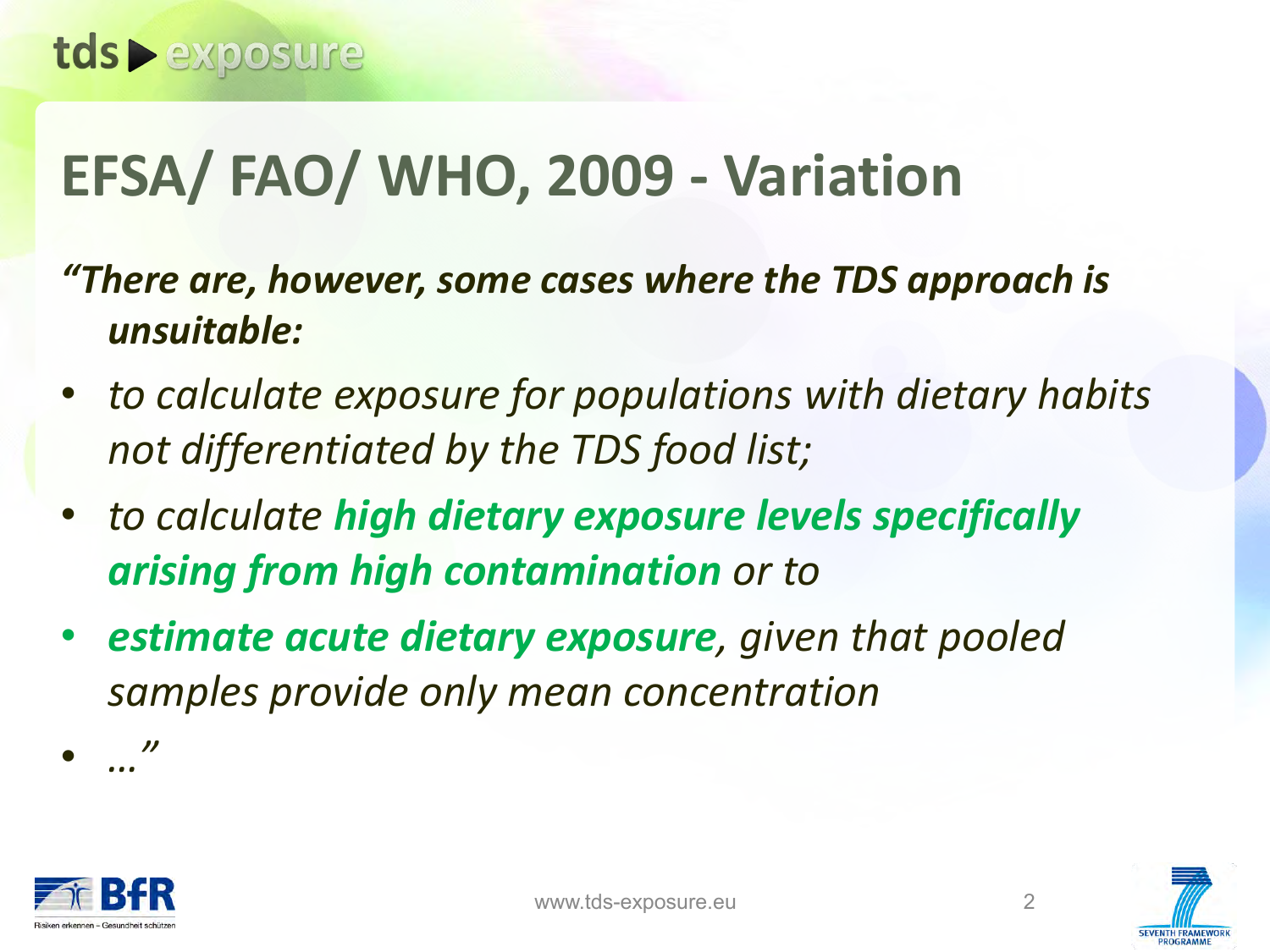### **EFSA/ FAO/ WHO, 2009 – Matching occurrence and consumption**

*"If food consumption data are available for different regions and/or seasons, it has to be decided if the consumption and occurrence data should be averaged to a year-round national mean value before calculating the dietary exposure, or matched at seasonal and/or regional level before being averaged. All the choices made for calculations should be clearly explained."*



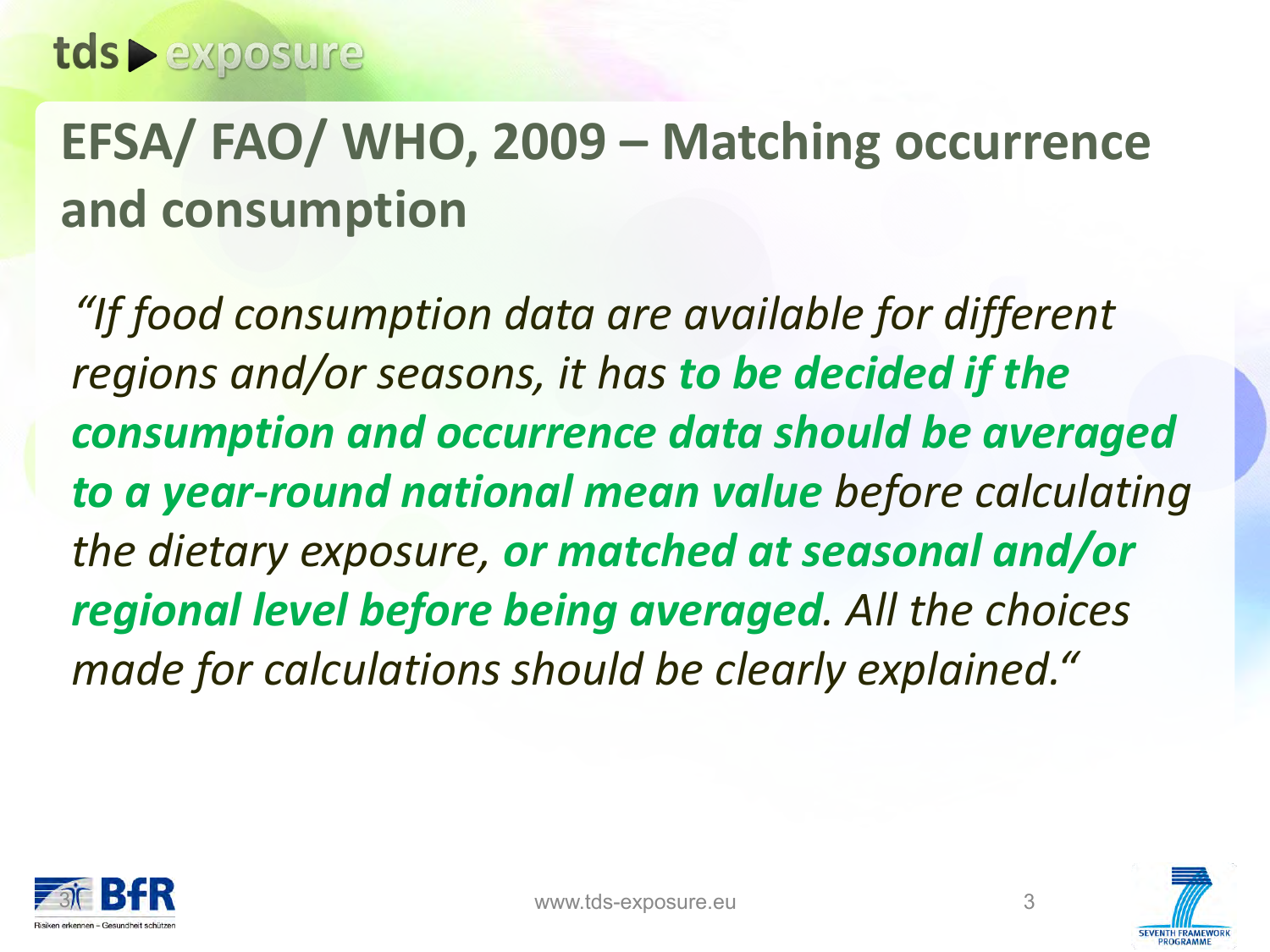### **EFSA/ FAO/ WHO, 2009 - Trends**

*"Using pooled samples of individual food items means that the analytical data generated represent averages of concentration data. Therefore, TDS results are best suited for calculating chronic exposure to food chemical substances and may allow the analysis of trends where the sample size is sufficiently representative."*



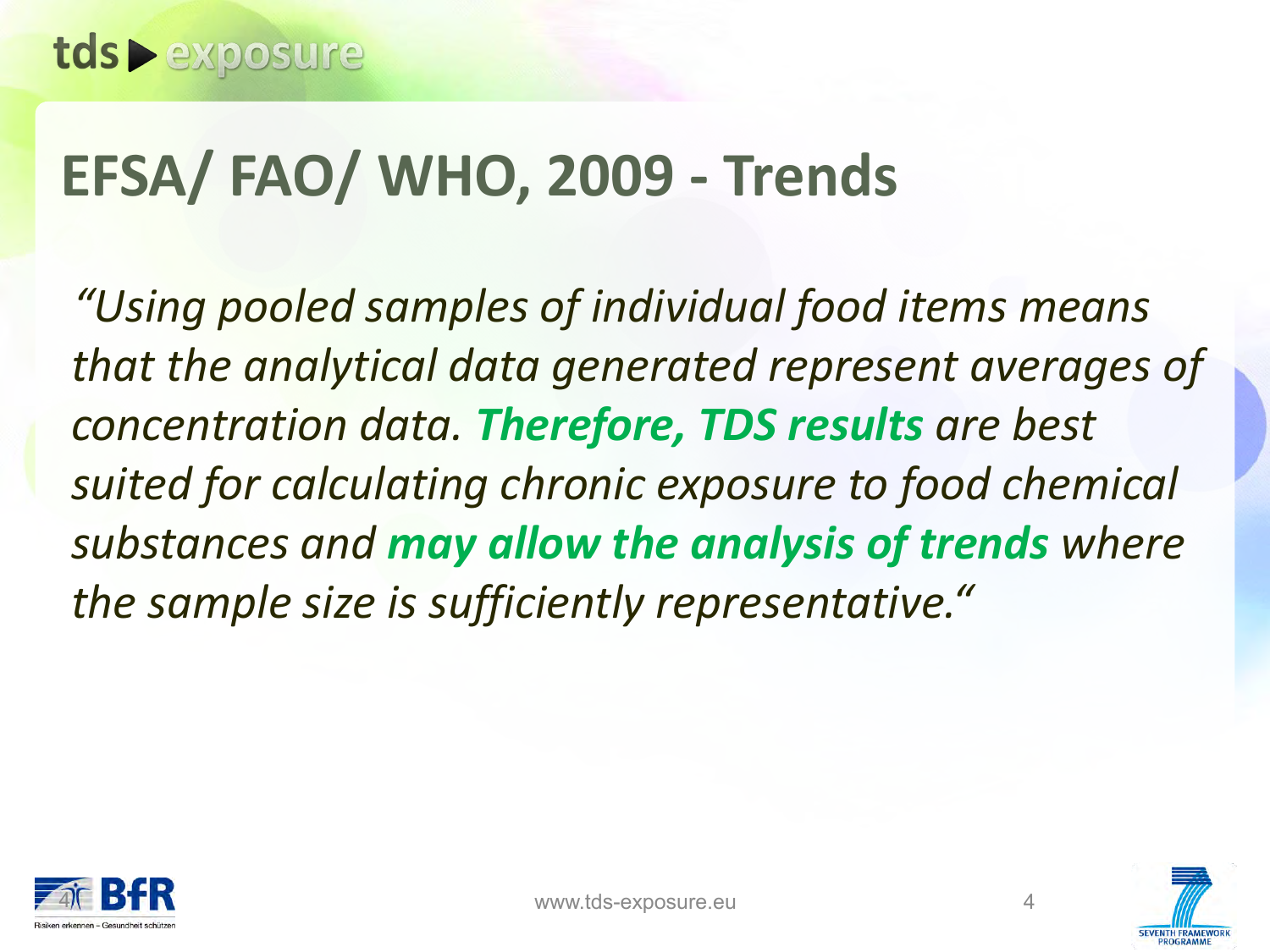

### **Variation in concentration data**







**SEVENTH FRAMEWORK** PROGRAMMI

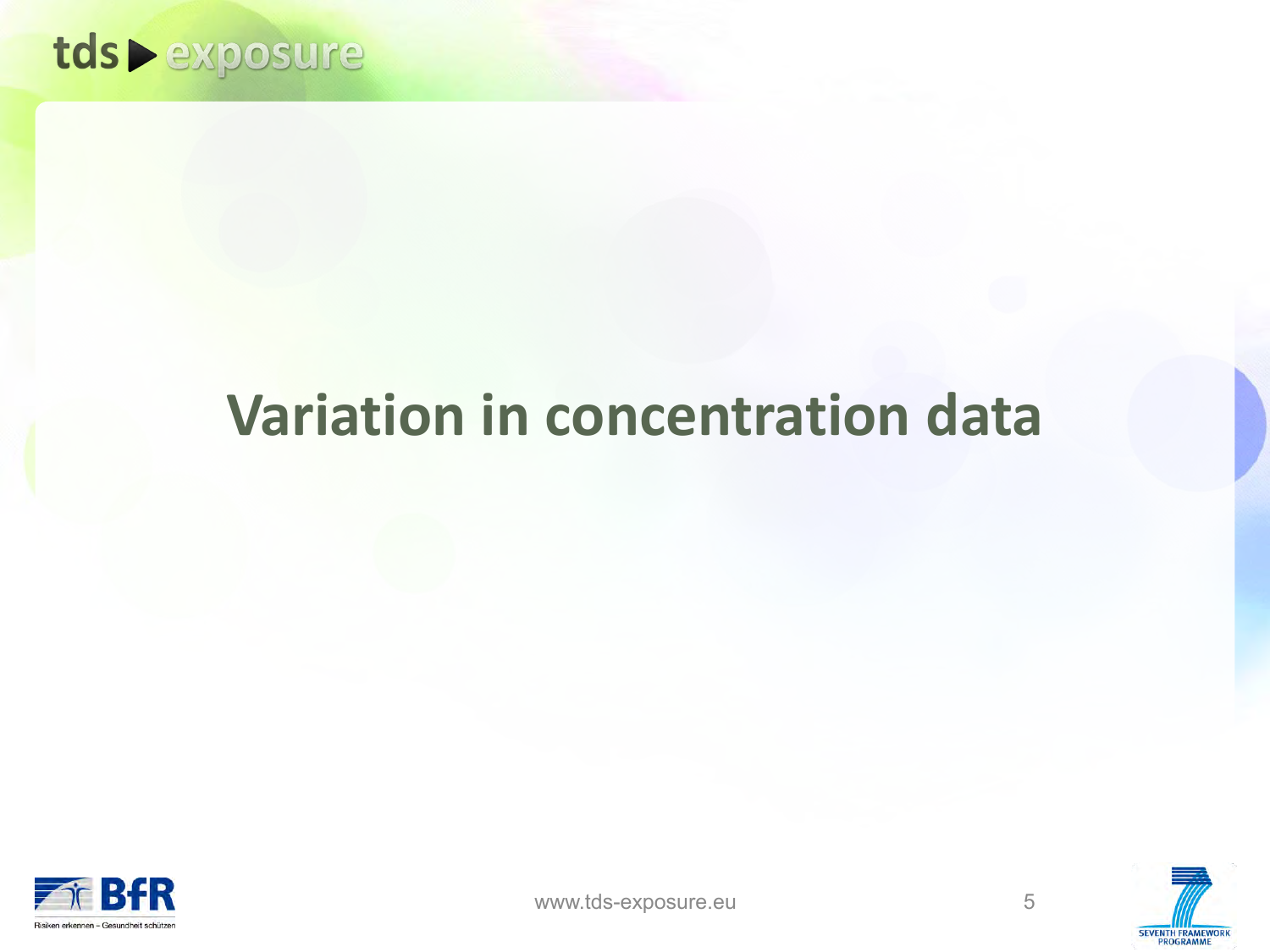### tds • exposure

### **Idea**

- **Extrapolation from mean to high percentiles using secondary data**
- **Factors tested** 
	- **stddev/mean**
	- **P95/mean**
	- **P95/median**
- **First conclusions:** 
	- P95/median does not work well → excluded from simulations
	- Lower Bound (LB) approach to deal with non-detects is more **conservative than Upper Bound (UB) approach**
	- o **Outliers can cause problems but should not be excluded only due to statistical criteria and without further evidence**
	- o **Procedures will hardly work in case of multi-modal distributions, so it has to be checked in advance whether distribution is uni-modal**

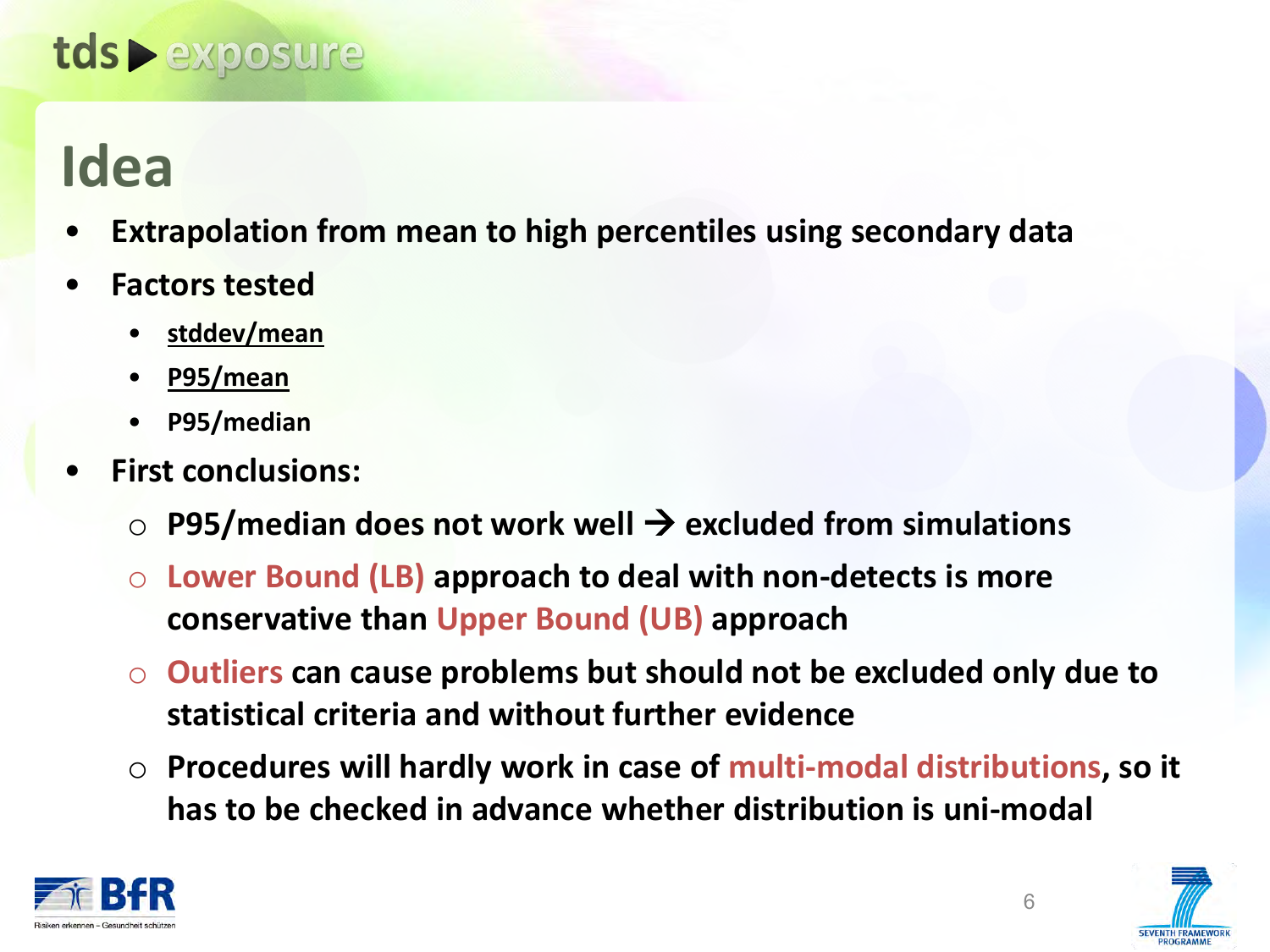## **Simulations based on monitoring data (DE)**



- 1. Analysis of food monitoring data (stddev, mean, percentiles etc.) and calculation of factors (stddev/mean; P95/mean)
- 2. Simulation of a TDS-sample from monitoring data of selected food groups
- 3. Calculate mean of simulated TDS-sample
- 4. Apply factors for respective food group
- 5. Repeat simulations
- **6. Compare to simulated CIs of mean, P90, P95, P99, max of respective food group from analysed food monitoring data**



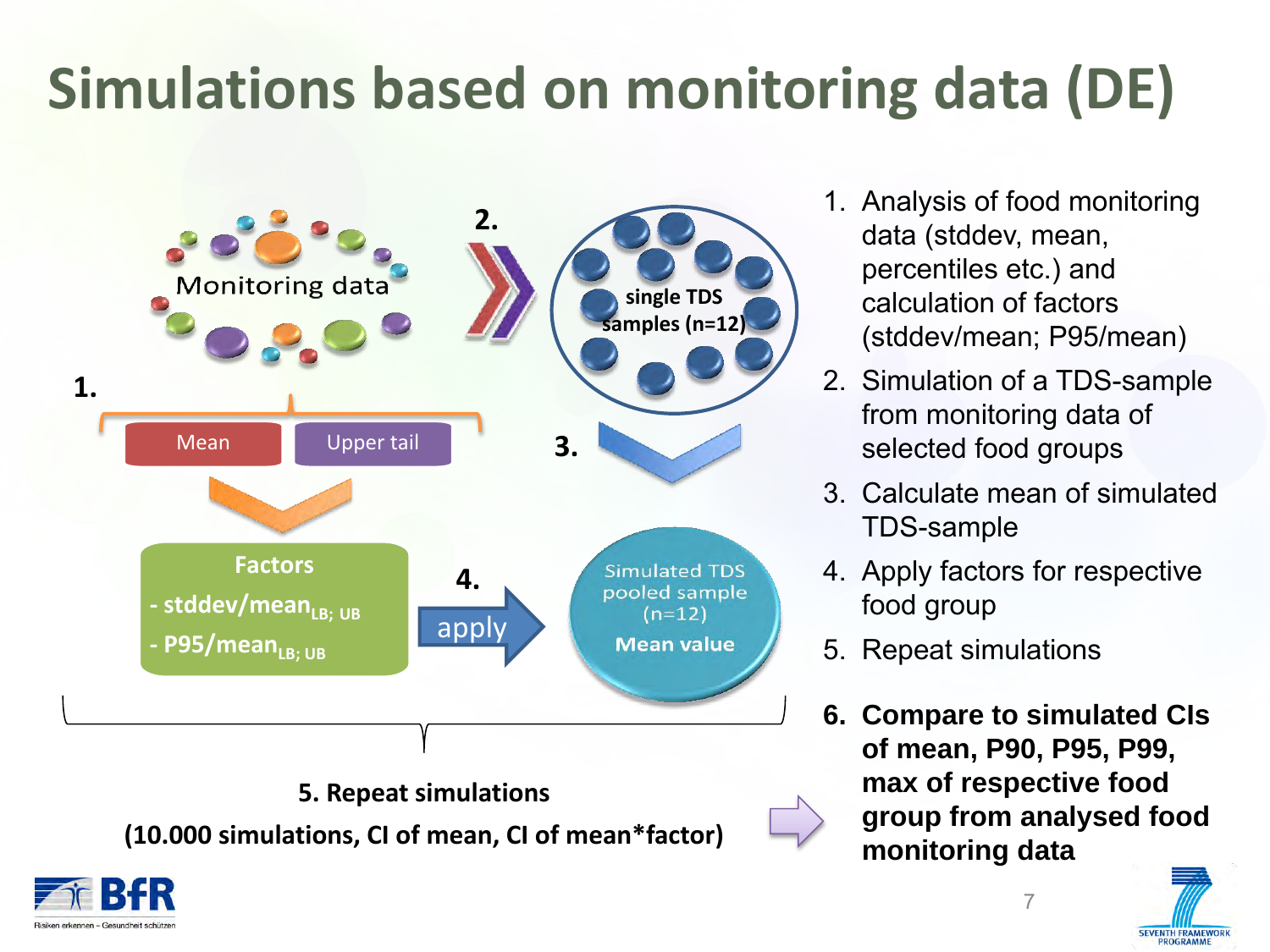## **Aims Task 7.2.4**

- **Extrapolation to high percentiles** 
	- **Impact of non-detects (NDs) when deriving EFs**
	- **Impact of sample size when deriving EFs**
	- **Impact of distributions**

 **(unimodal, bimodal, extreme values)** 

- **Extrapolation between similar foods**
- **Extrapolation between different years**



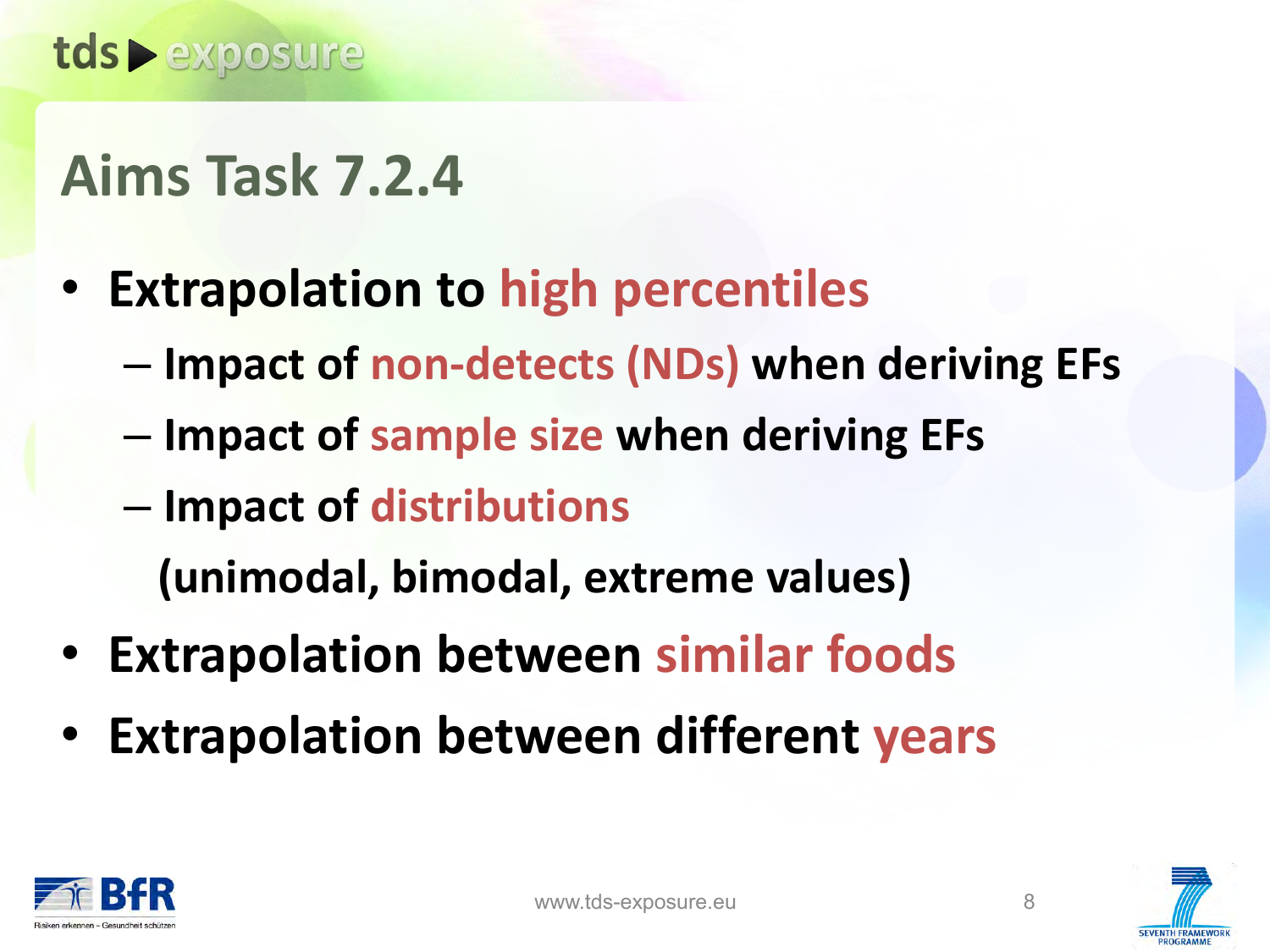### **Preliminary findings**

| Scenario/                     | <b>Av. Deviation</b> | <b>Av. 95% CI</b> | <b>Av. Deviation</b> | <b>Av. 95% CI</b> |  |  |
|-------------------------------|----------------------|-------------------|----------------------|-------------------|--|--|
| Factor                        | (%)                  | range             | (%)                  | range             |  |  |
|                               |                      | <b>LB</b>         |                      | <b>UB</b>         |  |  |
| <b>Unimodal distributions</b> |                      |                   |                      |                   |  |  |
| SD/mean                       | 8                    | 0,17              | 9                    | 0,15              |  |  |
| P95/mean                      | 3                    | 0,15              | 3                    | 0,14              |  |  |
| <b>Bimodal distributions</b>  |                      |                   |                      |                   |  |  |
| SD/mean                       | 38                   | 0,56              | 27                   | 0,51              |  |  |
| P95/mean                      | 10                   | 0,52              | 7                    | 0,46              |  |  |
| <b>Extreme values</b>         |                      |                   |                      |                   |  |  |
| SD/mean                       | 11                   | 0,2               | 10                   | 0,18              |  |  |
| P95/mean                      | 5                    | 0,14              | 5                    | 0,13              |  |  |
| between foods                 |                      |                   |                      |                   |  |  |
| SD/mean                       | 13                   | 1,19              | 14                   | 1,28              |  |  |
| P95/mean                      | $\overline{2}$       | 1,31              | 6                    | 1,96              |  |  |
| between years                 |                      |                   |                      |                   |  |  |
| SD/mean                       | 20                   | 3,16              | 25                   | 1,77              |  |  |
| P95/mean                      | 10                   | 1,52              | 8                    | 1,41              |  |  |

**Table: Average deviation (%) from "true" P95 and average 95% CI range over all considered foods for each scenario for the element copper (German food monitoring).** 





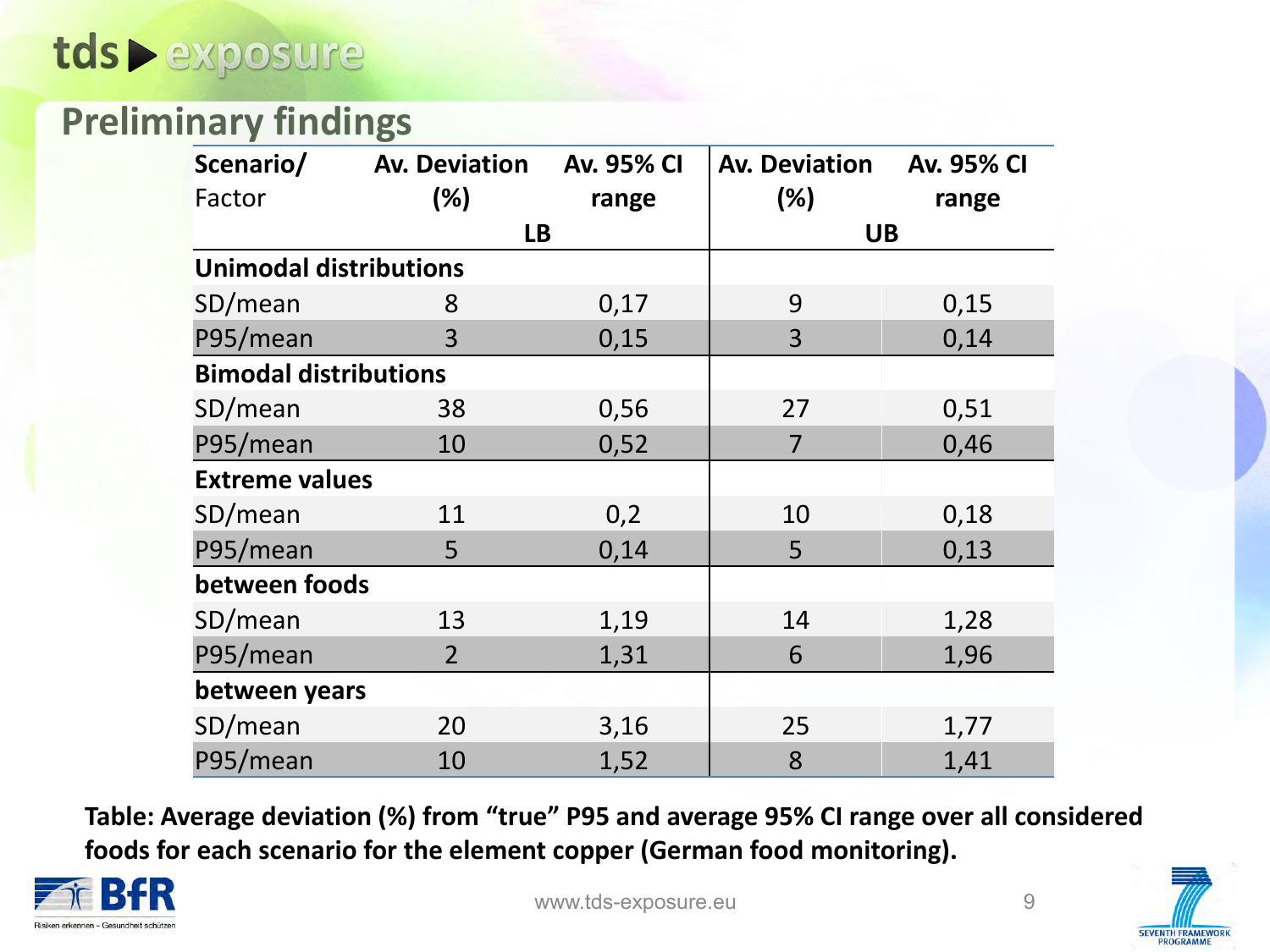### tds • exposure

### **Example for extrapolation between similar food groups**



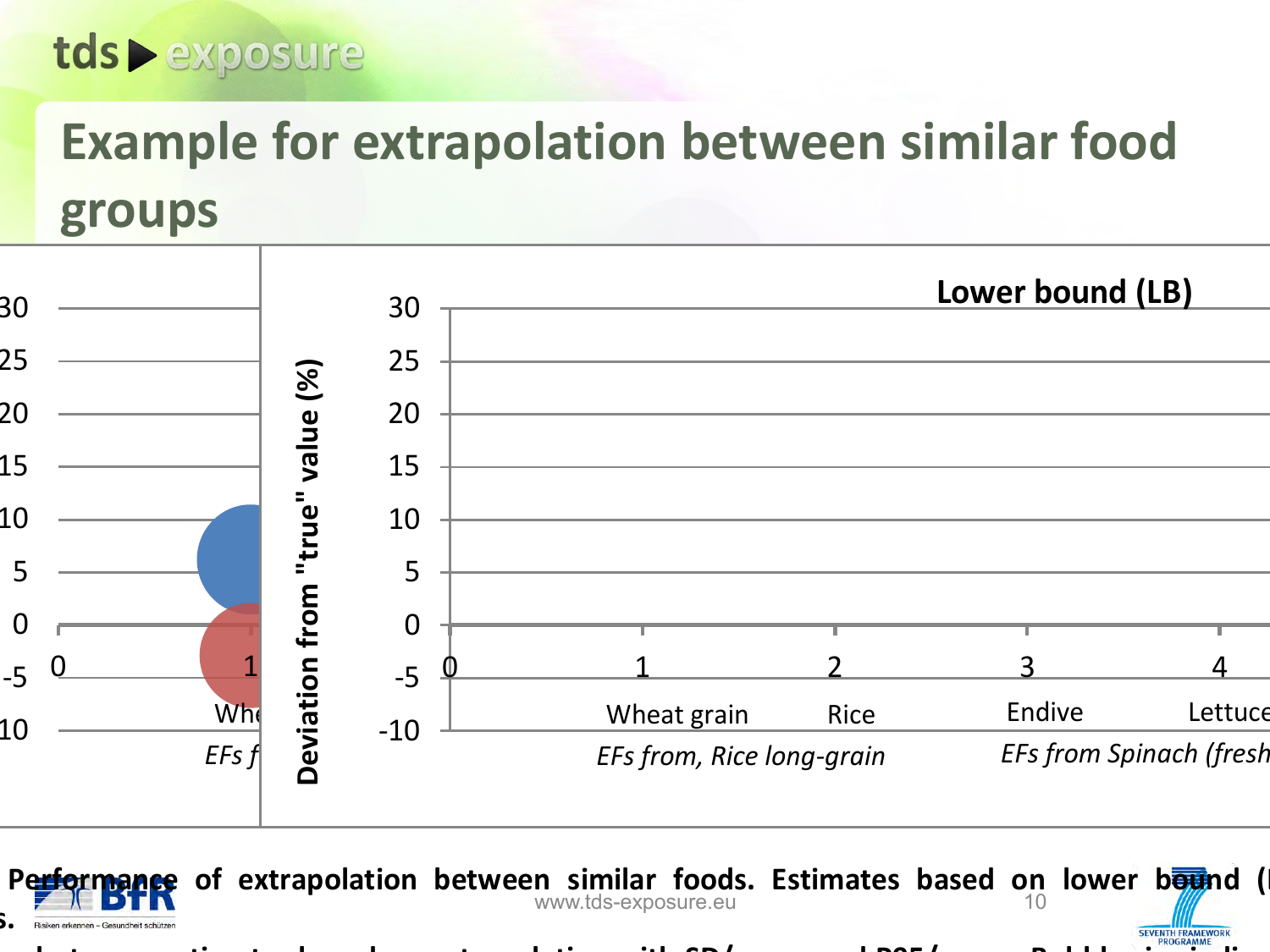

### **Some conclusions**

- LN approximations look OK in most cases
- For low ND%, all factors similar
- Increasing ND% leads to differences
- F\_P95MeanUB factor performs reasonably well throughout
- Between food & year, simple extrapolations work fine in the examples

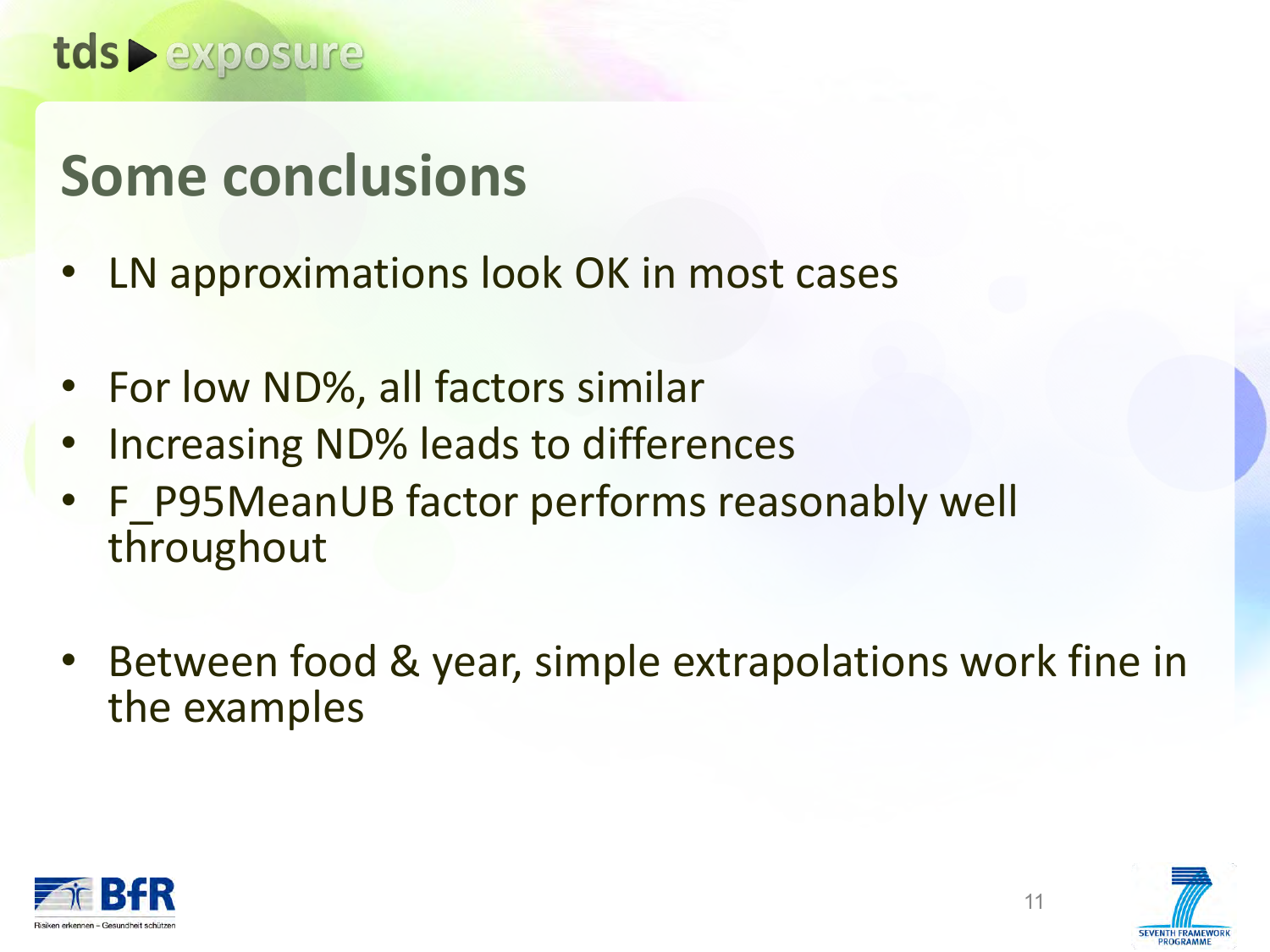

### **Matching occurrence and consumption data**





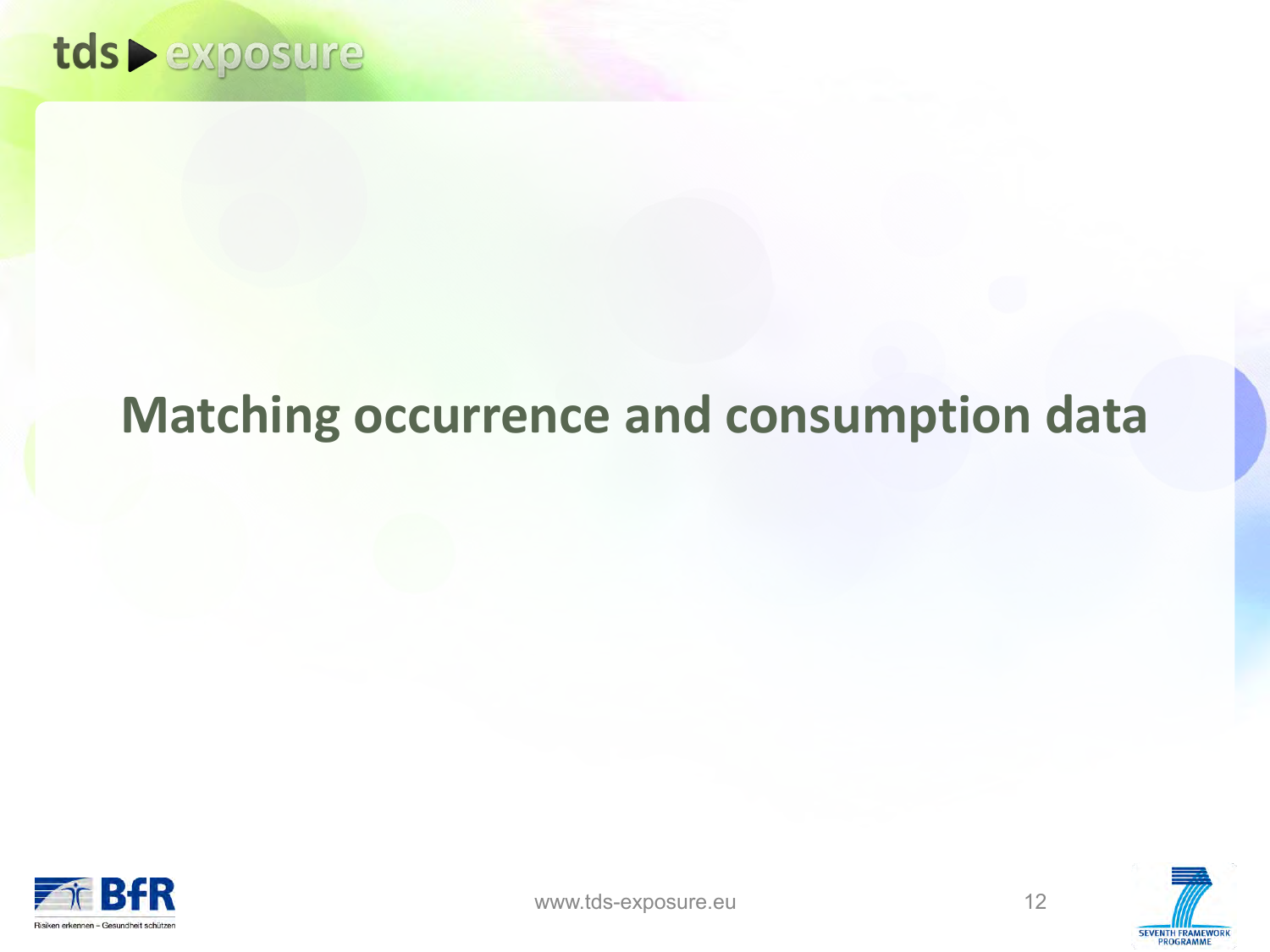

### **Influence of seasonality in TDS sampling**





www.tds-exposure.eu 13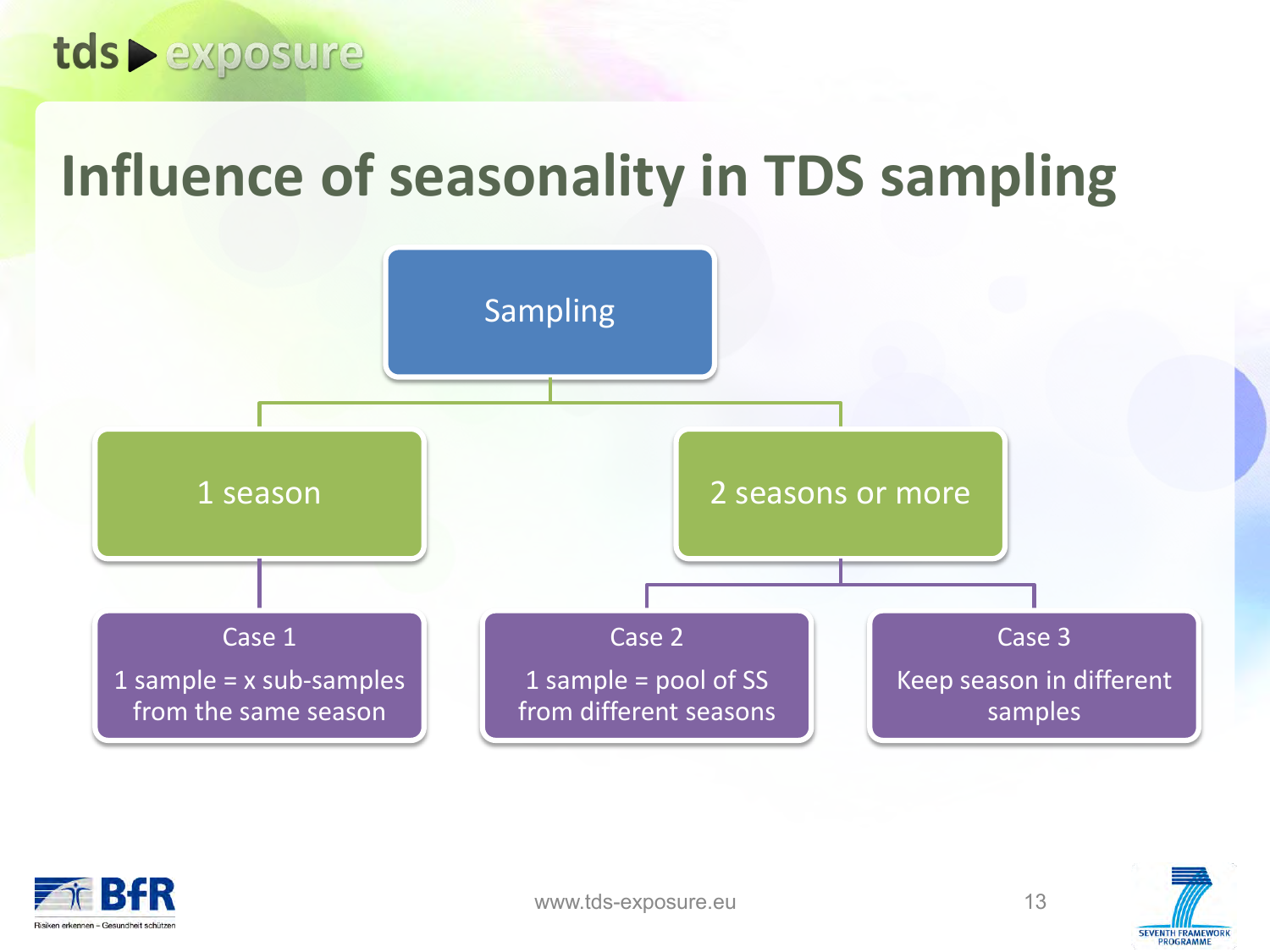### **Data and approach**

- **Use the French TDS data**: Consumption and contamination data; "Cold season" (Oct to March) vs. "warm season" (April to Sept). Check that populations are comparable between seasons
- **Chemicals selected**: Cu and Mn (pilot studies), As , PCDD/Fs, DL-PCB, PCDD/Fs+DL-PCBs, sum 6 iPCBs, DON and OTA
- **Different scenarios**: Calculate exposure with and without taking into account season and compare to assess the impact of seasonality



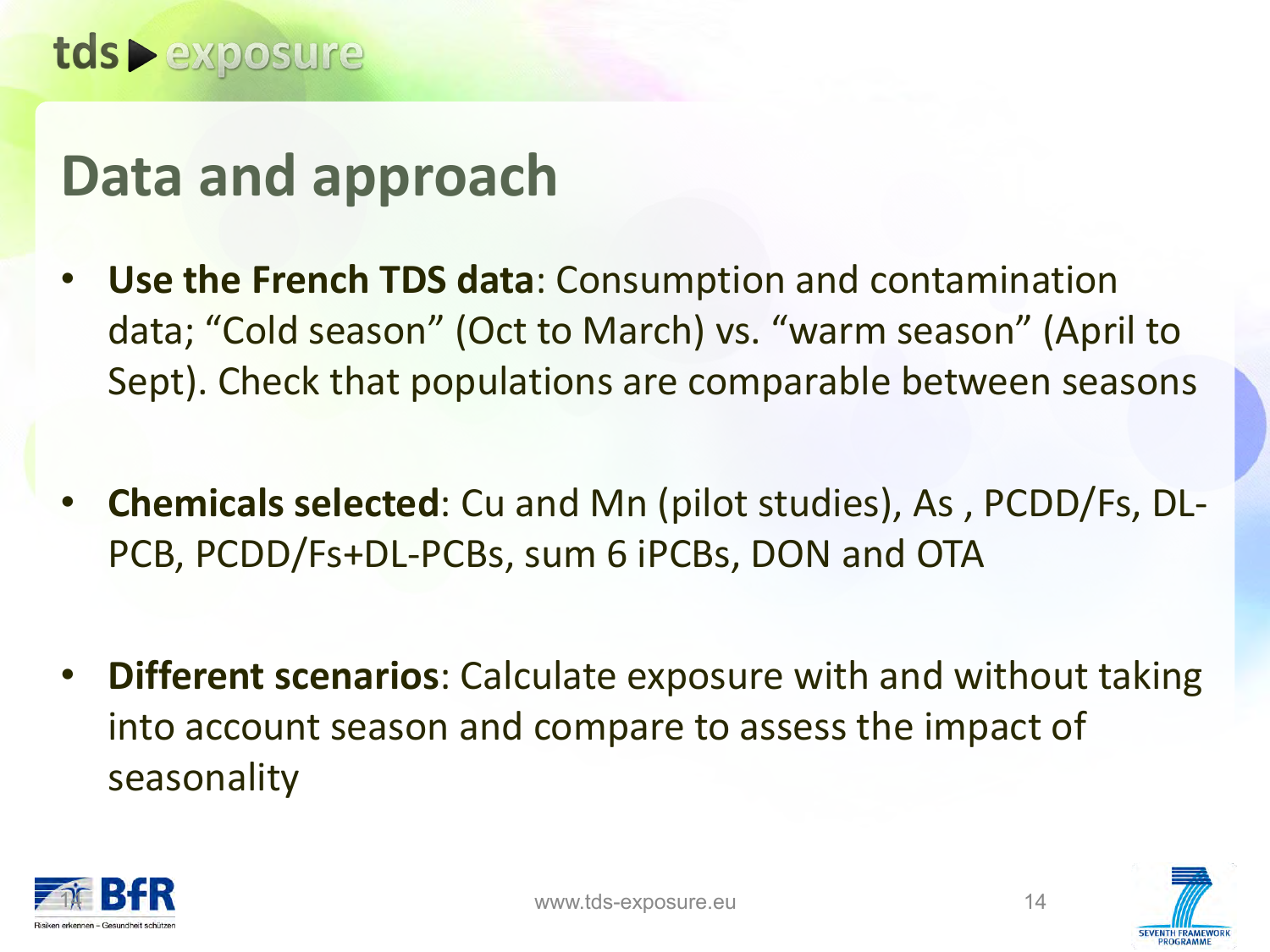

**Scenario 1: Global impact of** 

Cons<sub>c</sub> x Conc<sub>c</sub> = Expo<sub>c</sub>

**season on exposure**

 $Cons_{W}x$  Conc<sub>W</sub> = Expo<sub>W</sub>

### **Results: Adults in Scenario 1 with UB hypothesis**

|                        | <b>Cold season</b> |      |      | <b>Warm season</b> | <b>Anova</b> |
|------------------------|--------------------|------|------|--------------------|--------------|
| Substances             | Mean               | p95  | Mean | p95                | p            |
| Cu $(\mu g/kg$ bw/day) | 30.5               | 68.3 | 26.1 | 51.6               | < 0.0001     |
| Mn $(\mu g/kg$ bw/day) | 32.0               | 53.8 | 31.3 | 49.8               | 0.25         |
| OTA (ng/kg bw/day)     | 1.63               | 2.67 | 2.14 | 3.62               | < 0.0001     |

In blue: highest exposure; P = p-value for the test of mean comparison between cold (C) and warm (W) seasons

#### Scenario 1 (closest to reality):

significant differences in exposures and not always the same season  $\rightarrow$ seasonality has to be taken into account



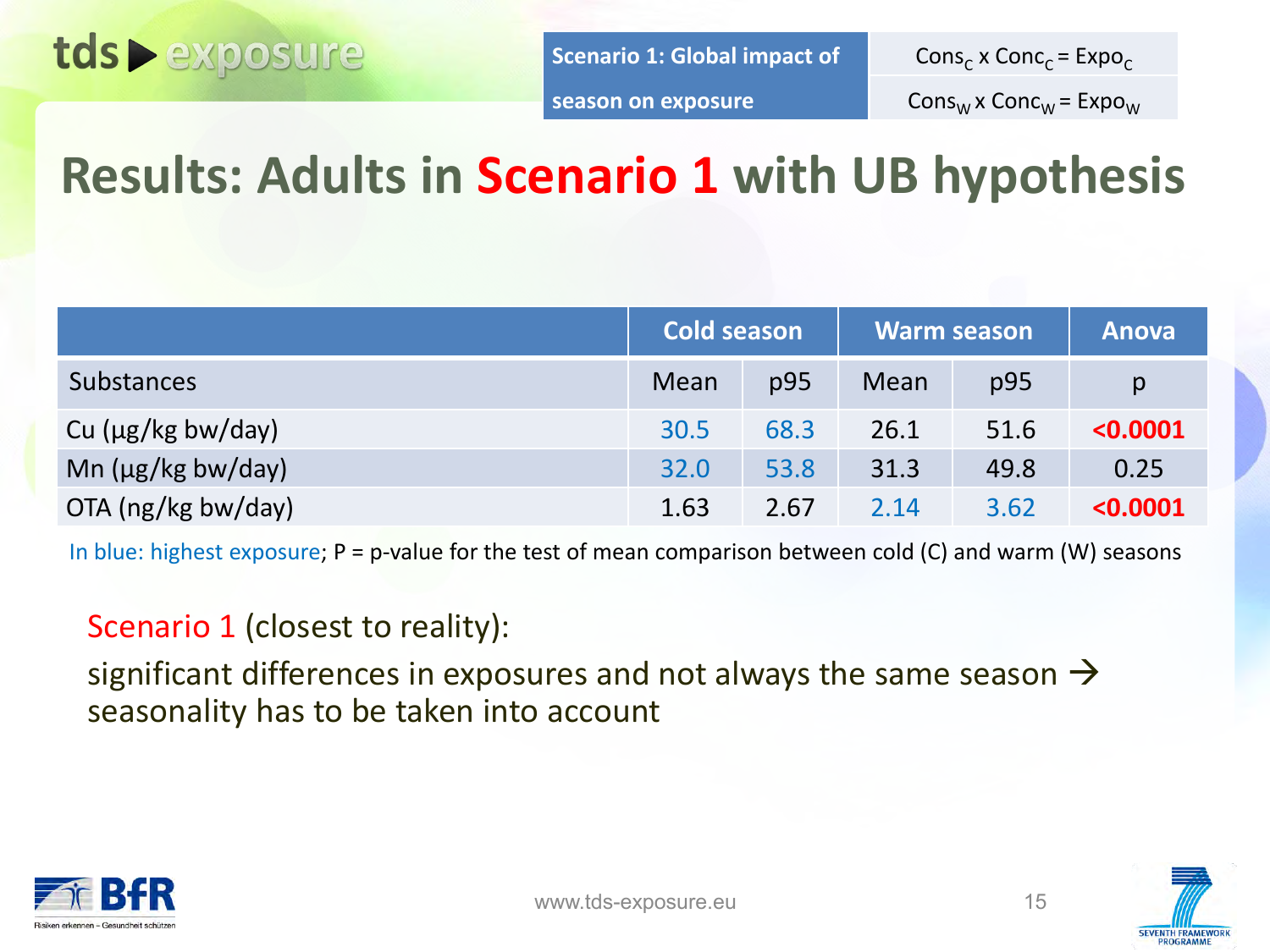

### **Influence of seasonality in TDS sampling**



Risiken erkennen – Gesundheit schützi

**SEVENTH FRAMEWORK**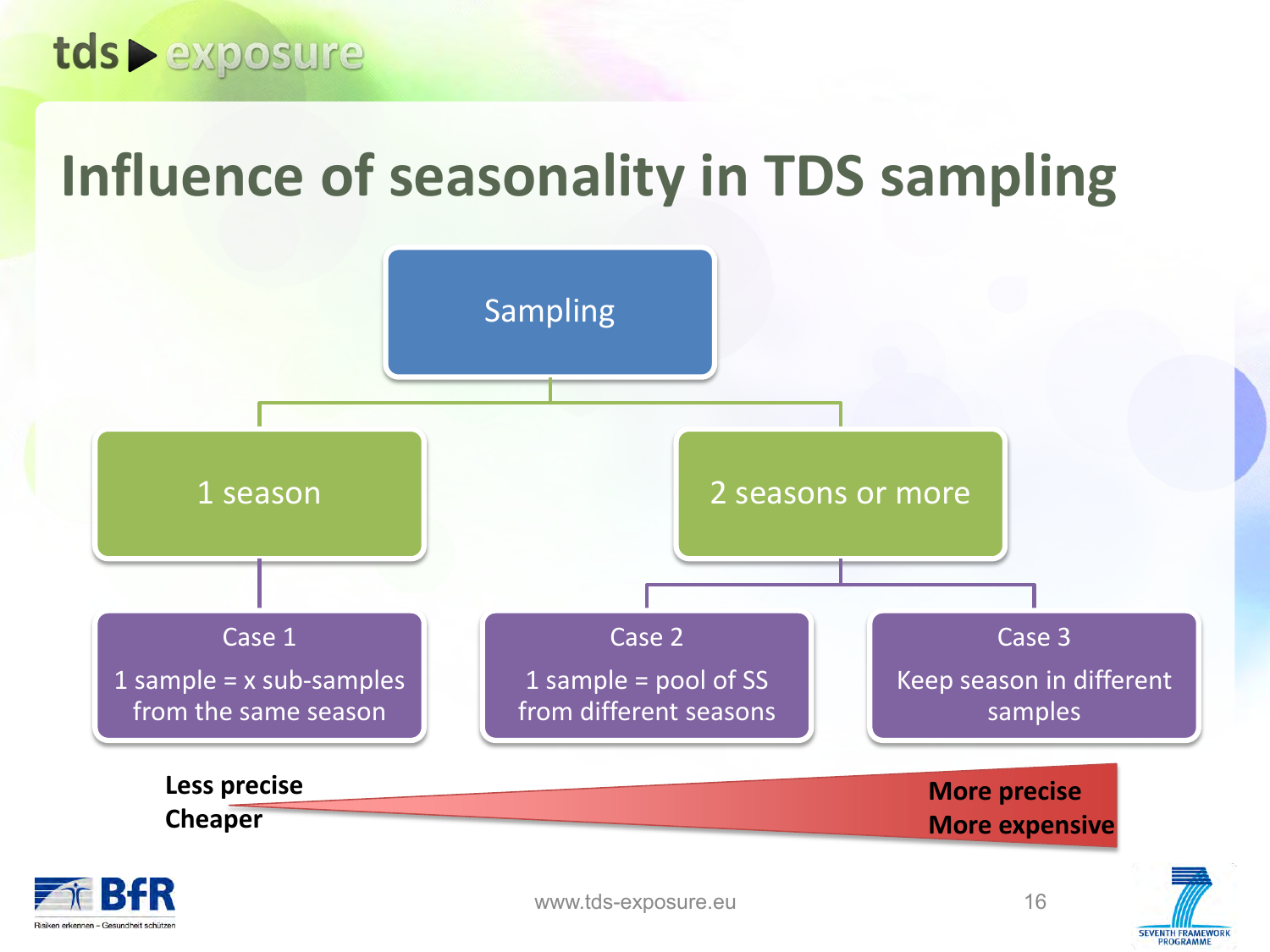

### **Trends**





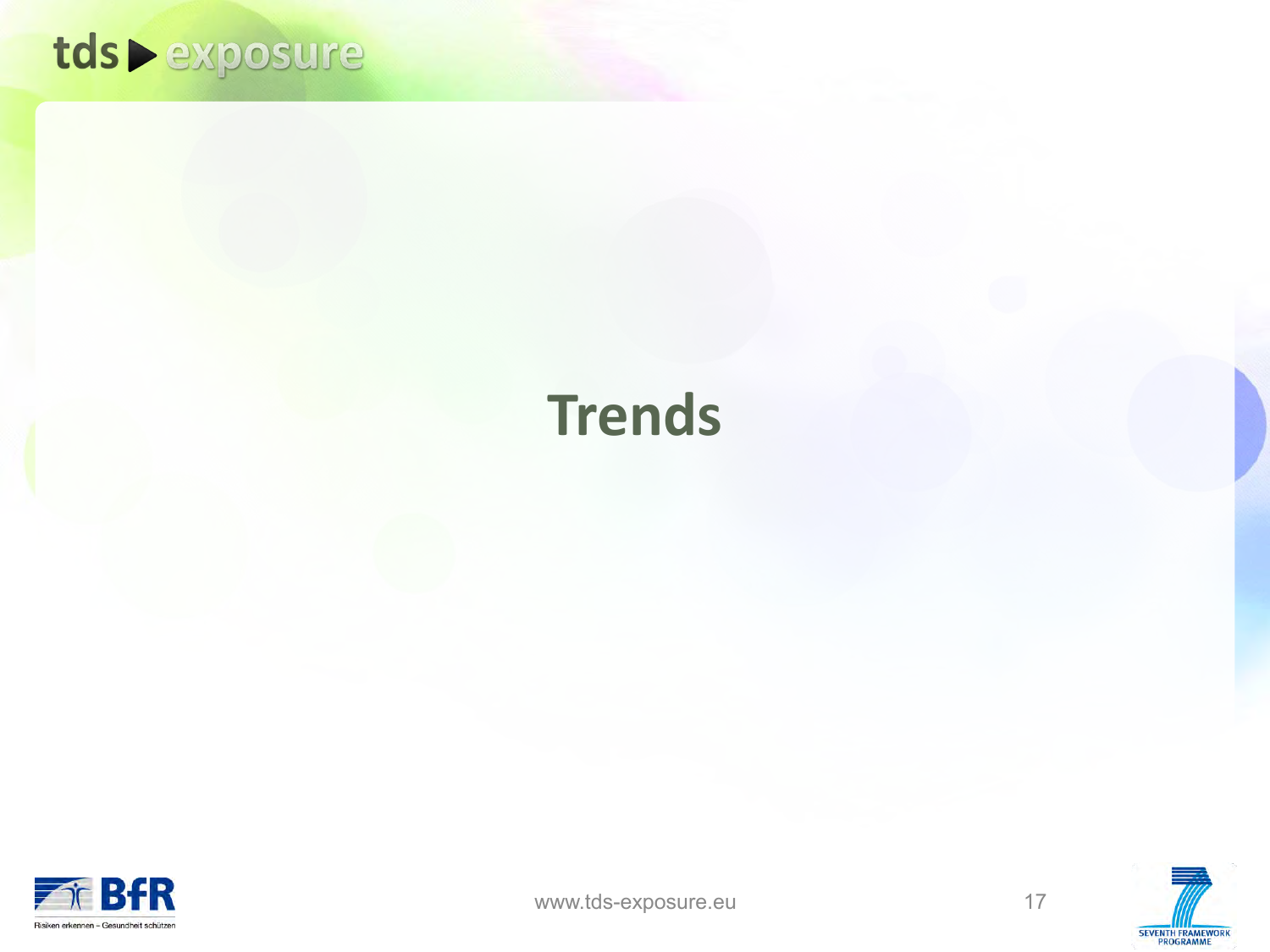### tds • exposure

## **Methods**

- **1. Normality of data** tested:
	- $\triangleright$  graphically using normal P-plot
	- $\triangleright$  Kolmogorov-Smirnov test
		- Normality of the data confirmed for all studied compounds (Pb, Al, Se)

#### **2. Replacement of outliers**

- For lead, an outlier (resulting value from the year 2000) **replaced by the average value of the other years**
- **3. Linear regression** → calculation of model
- **4. Residual analysis** to detect whether estimated model fits well on the analyzed data
	- For Pb and Al, residuals fulfilled all assumptions

#### → **Multiple regression analysis**

• For Se, residuals did not fulfill assumptions for multiple regression analysis

#### → **Piecewise linear regression with break-point**





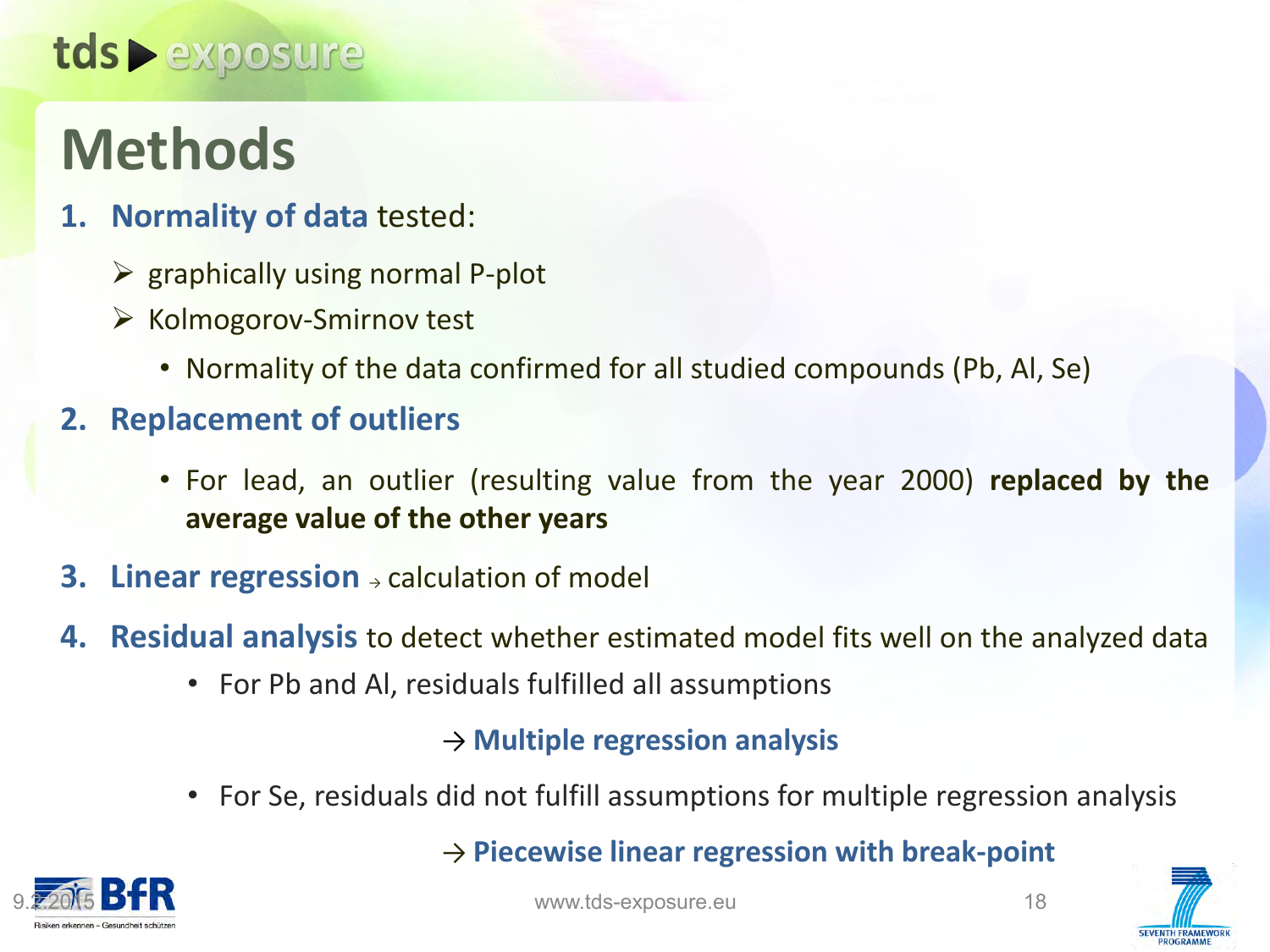## **Temporal trend in Se dietary exposure for average person (4-90 years) in the CZ**



- $\blacktriangleright$ The model shows increasing trend with break-point
- Estimated model explains **72 % of the variability** in the data
- $\triangleright$  model estimated by multiple linear regression **only 30 %**

![](_page_18_Picture_6.jpeg)

![](_page_18_Picture_7.jpeg)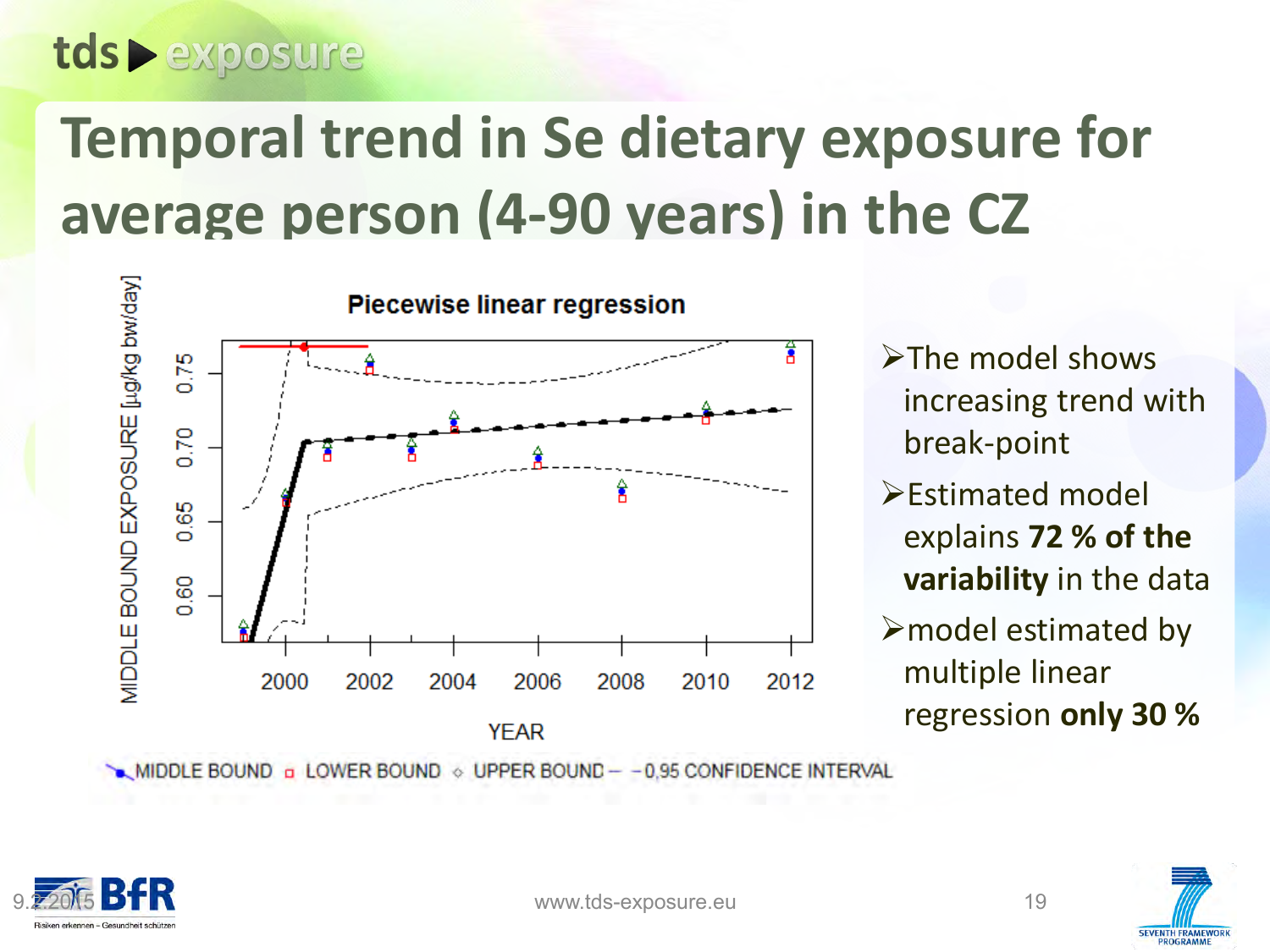![](_page_19_Picture_0.jpeg)

### **Remaining uncertainties**

![](_page_19_Picture_2.jpeg)

![](_page_19_Picture_3.jpeg)

![](_page_19_Picture_4.jpeg)

![](_page_19_Picture_5.jpeg)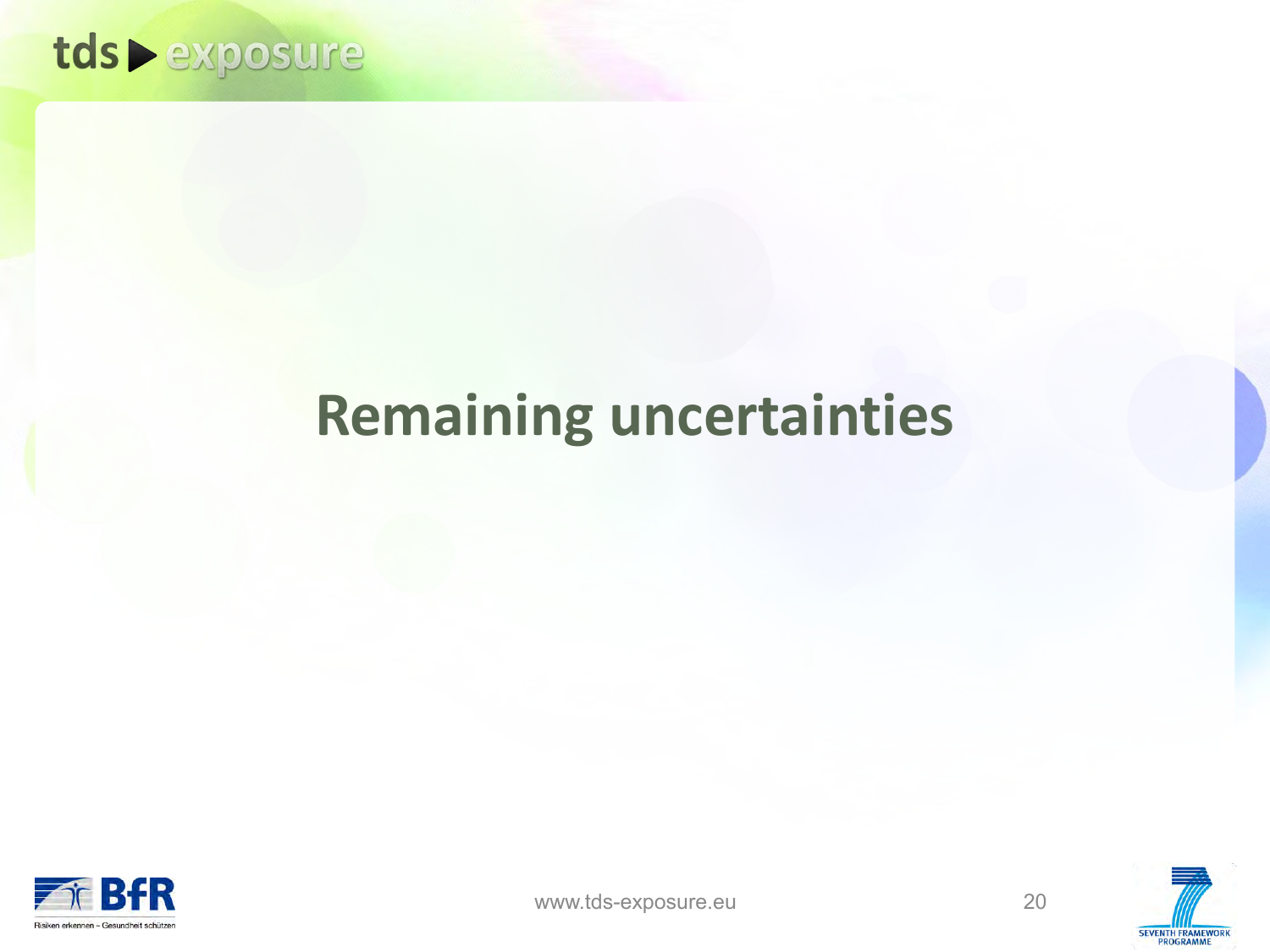### Task 7.5.1: Qualitative uncertainty description: **Proceeding**

![](_page_20_Figure_2.jpeg)

- packaging and transport to cooking facility
- **ii. Uncertainty analysis** food collection

| <b>STEP</b> | <b>ASSOCIATED UNCERTAINTY</b> | <b>TYPE OF</b><br><b>UNCERTAINTY</b> |
|-------------|-------------------------------|--------------------------------------|
| Δ           | Incorrect labeling and        | <b>Scenario</b>                      |
|             | documentation                 | uncertainty                          |
|             | Strategy of random            | Sample                               |
|             | sampling and alternative      | Uncertainty                          |
|             | purchase                      |                                      |
|             | Wrong storage/transport       | <b>Scenario</b>                      |
|             | conditions                    | uncertainty                          |

**iii. Example from German TDS pilot (WP9)**  how foods were collected and which uncertainties have been encountered.

21

![](_page_20_Picture_7.jpeg)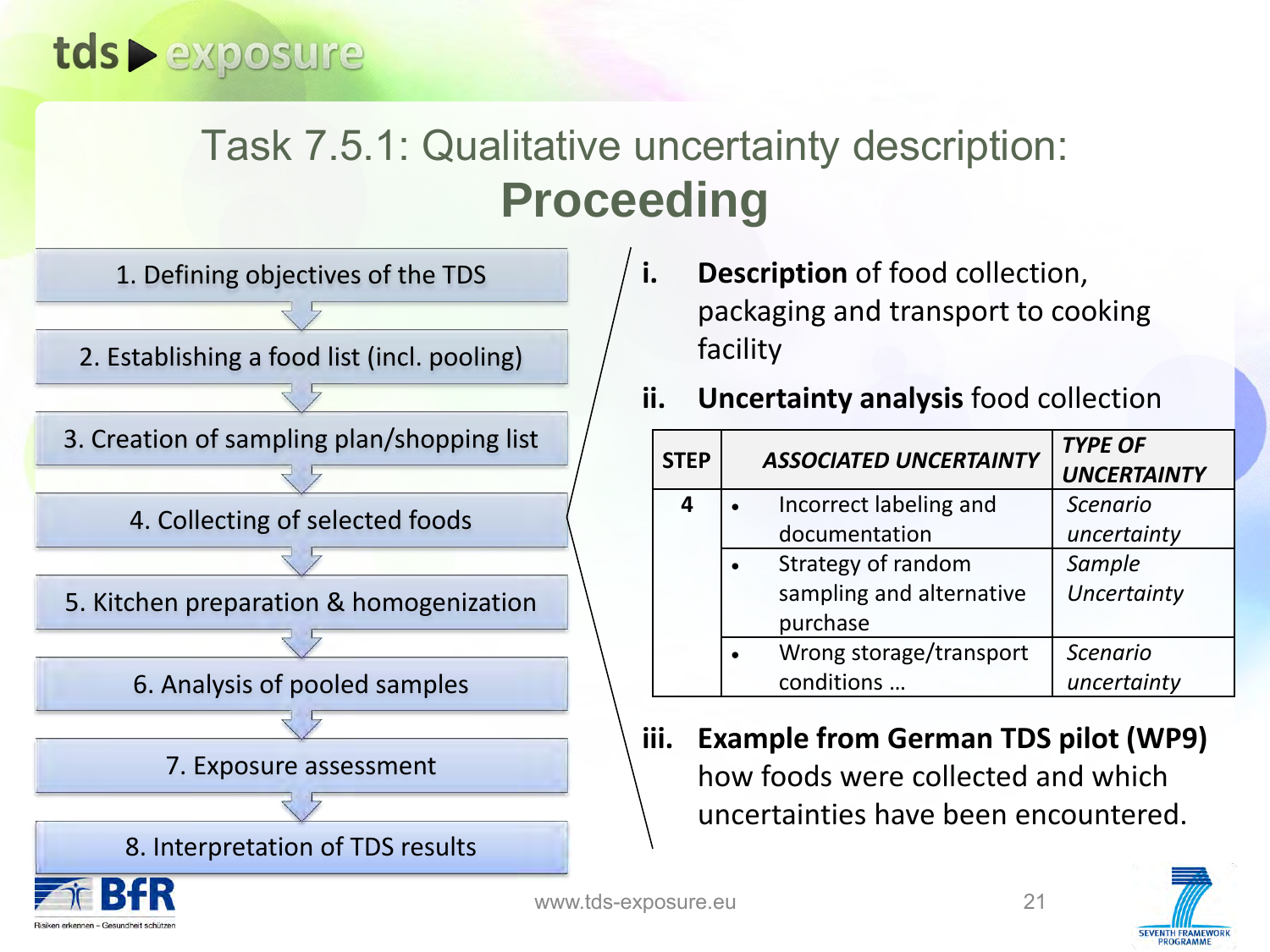### **Summary**

- Extrapolation from secondary data like food monitoring is possible
- In those specific cases also high dietary exposure levels arising from high contamination and acute dietary exposure can be assessed by TDS
- When seasonal samples are available it should be matched to seasonal consumption instead averaging over whole year
- Statistical methods for trend analyses proposed for TDS

![](_page_21_Picture_6.jpeg)

![](_page_21_Picture_9.jpeg)